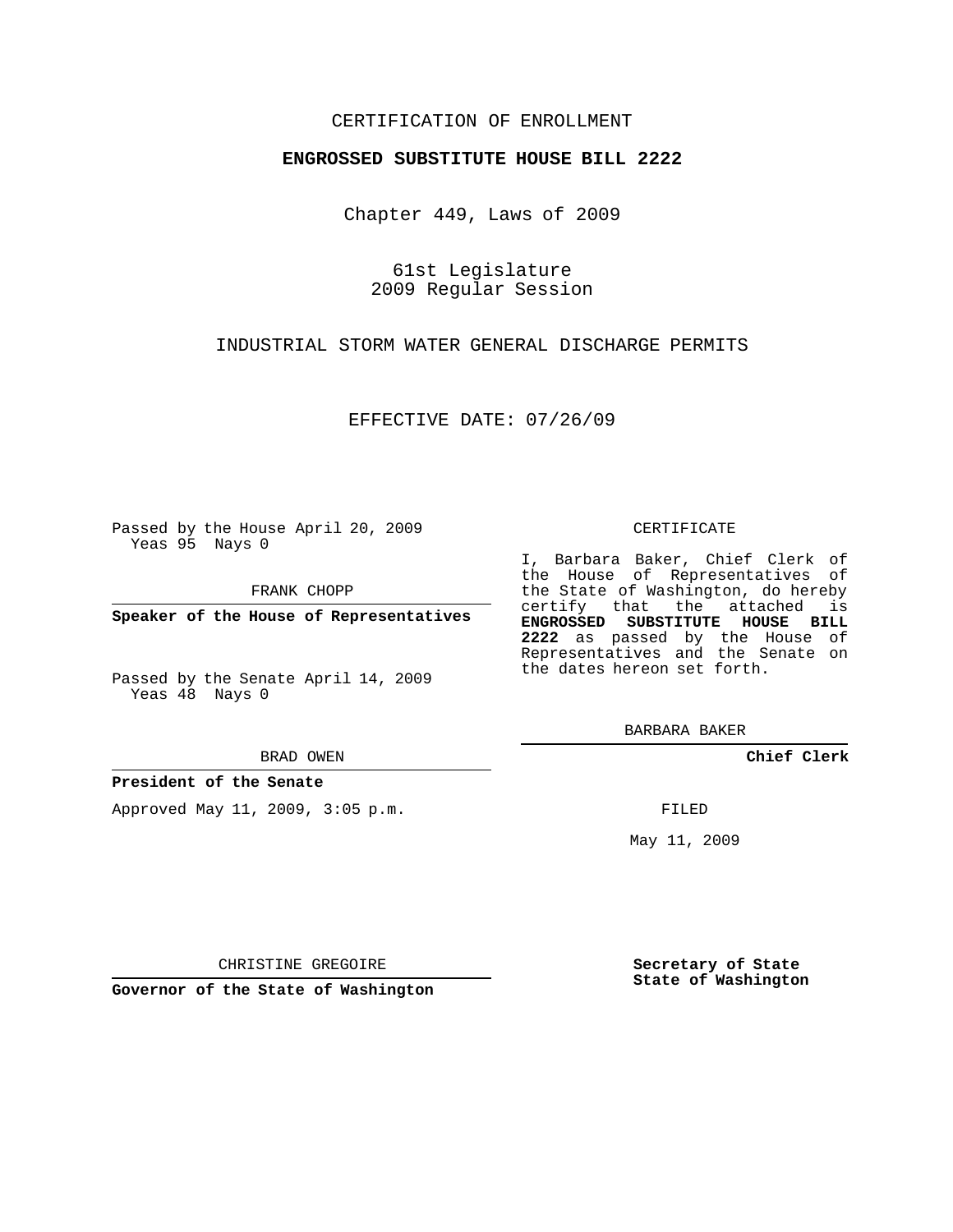# **ENGROSSED SUBSTITUTE HOUSE BILL 2222** \_\_\_\_\_\_\_\_\_\_\_\_\_\_\_\_\_\_\_\_\_\_\_\_\_\_\_\_\_\_\_\_\_\_\_\_\_\_\_\_\_\_\_\_\_

\_\_\_\_\_\_\_\_\_\_\_\_\_\_\_\_\_\_\_\_\_\_\_\_\_\_\_\_\_\_\_\_\_\_\_\_\_\_\_\_\_\_\_\_\_

## AS AMENDED BY THE SENATE

Passed Legislature - 2009 Regular Session

# **State of Washington 61st Legislature 2009 Regular Session**

**By** House Agriculture & Natural Resources (originally sponsored by Representatives Blake, Kretz, Short, Eddy, Smith, Takko, Hinkle, Hudgins, Springer, Herrera, Morris, Warnick, Williams, and Chandler)

READ FIRST TIME 02/23/09.

 AN ACT Relating to conditioning industrial storm water general discharge permits; amending RCW 90.48.555; adding a new section to chapter 90.48 RCW; and providing an expiration date.

BE IT ENACTED BY THE LEGISLATURE OF THE STATE OF WASHINGTON:

 **Sec. 1.** RCW 90.48.555 and 2004 c 225 s 2 are each amended to read as follows:

 The provisions of this section apply to the construction and industrial storm water general permits issued by the department pursuant to the federal clean water act, 33 U.S.C. Sec. 1251 et seq., and this chapter.

 (1) Effluent limitations shall be included in construction and industrial storm water general permits as required under the federal clean water act, 33 U.S.C. Sec. 1251 et seq., and its implementing regulations. In accordance with federal clean water act requirements, pollutant specific, water quality-based effluent limitations shall be included in construction and industrial storm water general permits if there is a reasonable potential to cause or contribute to an excursion of a state water quality standard.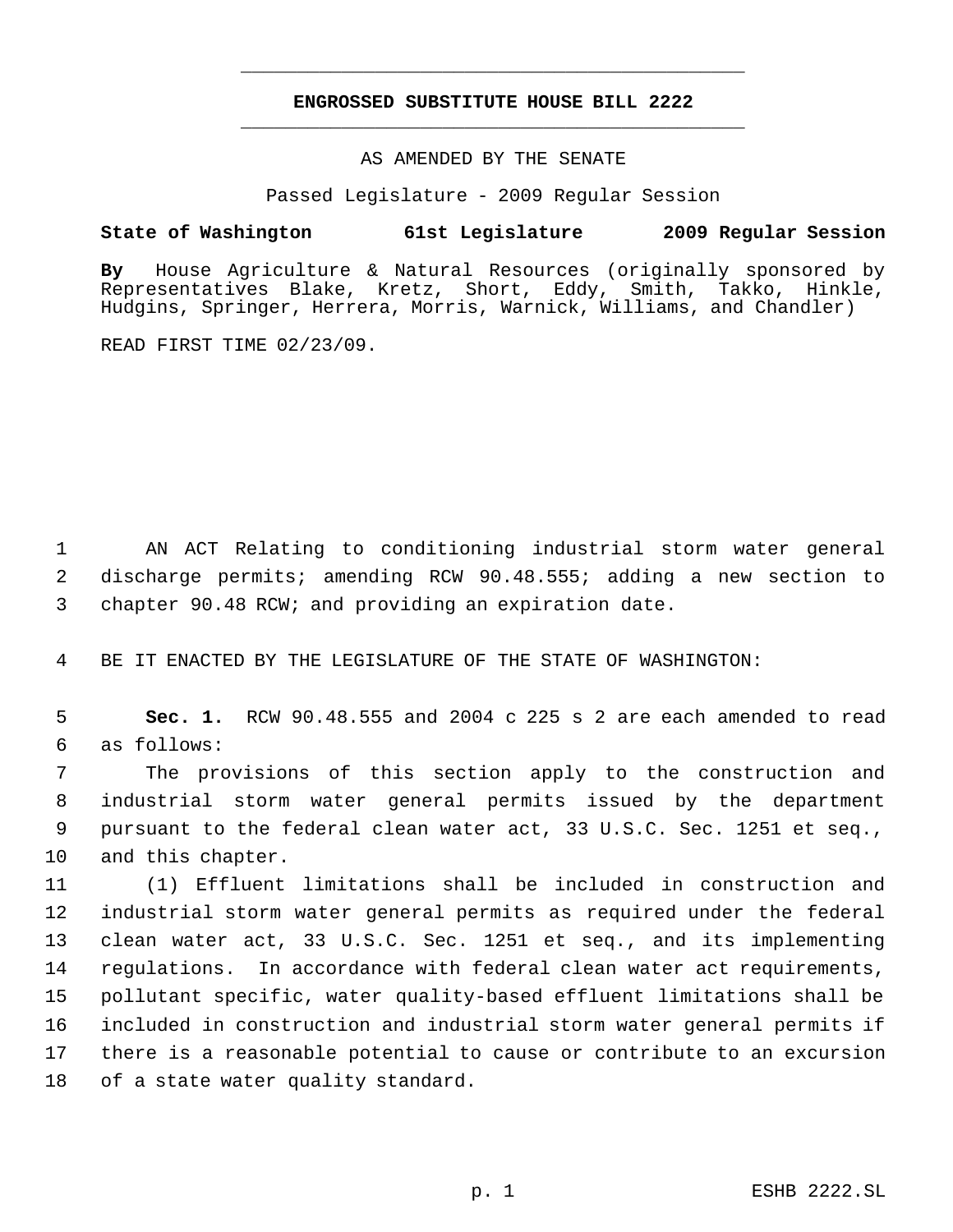(2) Subject to the provisions of this section, both technology and water quality-based effluent limitations may be expressed as:

(a) Numeric effluent limitations;

(b) Narrative effluent limitations; or

 (c) A combination of numeric and narrative effluent discharge limitations.

 (3) The department must condition storm water general permits for industrial and construction activities issued under the national pollutant discharge elimination system of the federal clean water act to require compliance with numeric effluent discharge limits when such discharges are subject to:

 (a) Numeric effluent limitations established in federally adopted, industry-specific effluent guidelines;

 (b) State developed, industry-specific performance-based numeric effluent limitations;

 (c) Numeric effluent limitations based on a completed total maximum daily load analysis or other pollution control measures; or

(d) A determination by the department that:

 (i) The discharges covered under either the construction or industrial storm water general permits have a reasonable potential to cause or contribute to violation of state water quality standards; and

 (ii) Effluent limitations based on nonnumeric best management practices are not effective in achieving compliance with state water quality standards.

 (4) In making a determination under subsection (3)(d) of this section, the department shall use procedures that account for:

(a) Existing controls on point and nonpoint sources of pollution;

 (b) The variability of the pollutant or pollutant parameter in the storm water discharge; and

 (c) As appropriate, the dilution of the storm water in the receiving waters.

 (5) Narrative effluent limitations requiring both the implementation of best management practices, when designed to satisfy the technology and water quality-based requirements of the federal clean water act, 33 U.S.C. Sec. 1251 et seq., and compliance with water quality standards, shall be used for construction and industrial storm water general permits, unless the provisions of subsection (3) of this section apply.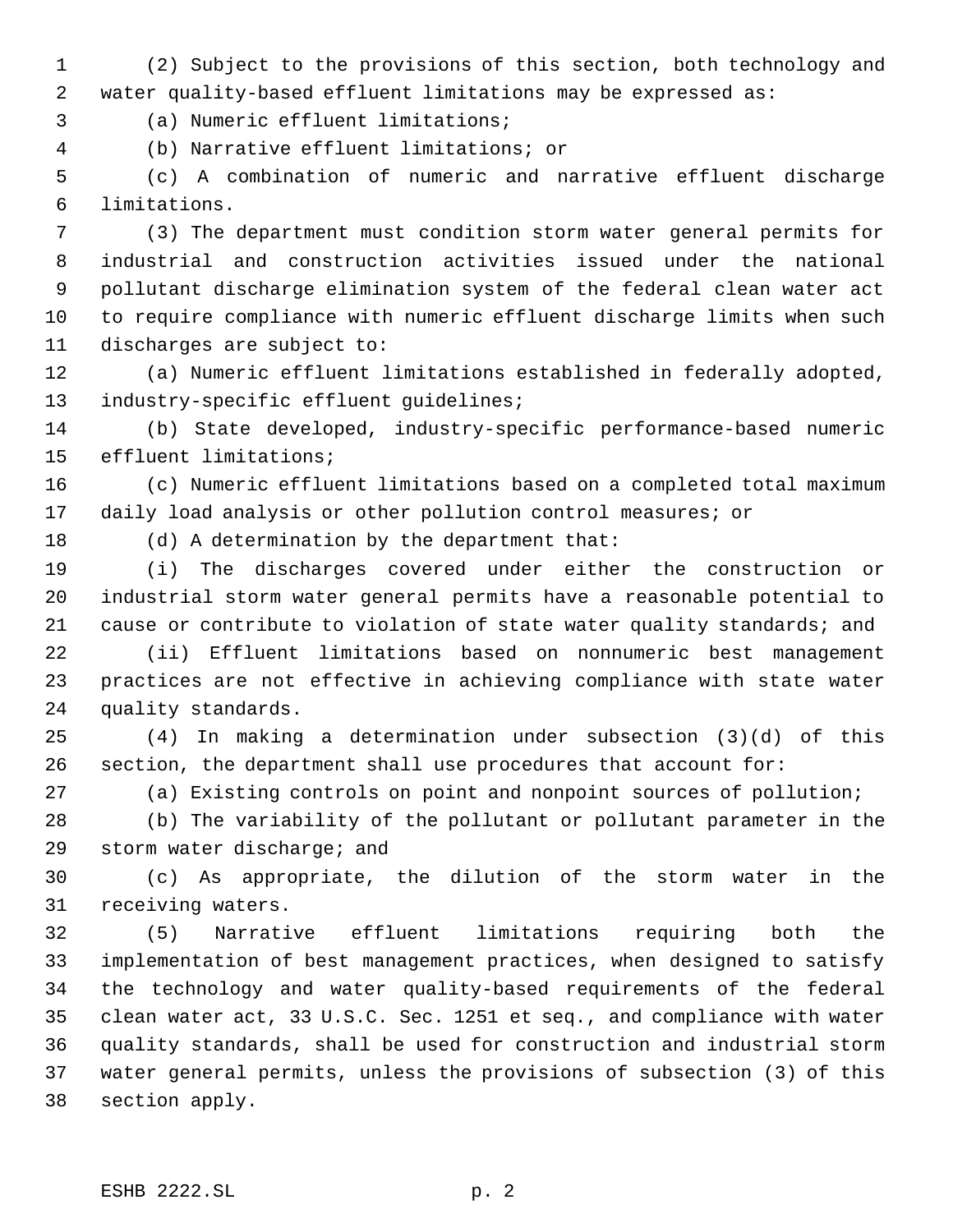(6) Compliance with water quality standards shall be presumed, unless discharge monitoring data or other site specific information demonstrates that a discharge causes or contributes to violation of water quality standards, when the permittee is:

 (a) In full compliance with all permit conditions, including planning, sampling, monitoring, reporting, and recordkeeping conditions; and

 (b)(i) Fully implementing storm water best management practices contained in storm water technical manuals approved by the department, or practices that are demonstrably equivalent to practices contained in storm water technical manuals approved by the department, including the proper selection, implementation, and maintenance of all applicable and appropriate best management practices for on-site pollution control.

 (ii) For the purposes of this section, "demonstrably equivalent" means that the technical basis for the selection of all storm water best management practices are documented within a storm water pollution prevention plan. The storm water pollution prevention plan must document:

 (A) The method and reasons for choosing the storm water best management practices selected;

 (B) The pollutant removal performance expected from the practices selected;

 (C) The technical basis supporting the performance claims for the practices selected, including any available existing data concerning field performance of the practices selected;

 (D) An assessment of how the selected practices will comply with 27 state water quality standards; and

 (E) An assessment of how the selected practices will satisfy both applicable federal technology-based treatment requirements and state requirements to use all known, available, and reasonable methods of prevention, control, and treatment.

32 (7)(a) By November 1, 2009, the department shall modify or reissue 33 the industrial storm water general permit to require compliance ( $\biguplus$ 34 May 1, 2009, ) with appropriately derived numeric water quality-based effluent limitations for existing discharges to water bodies listed as impaired according to 33 U.S.C. Sec. 1313(d) (Sec. 303(d) of the federal clean water act, 33 U.S.C. Sec. 1251 et seq.).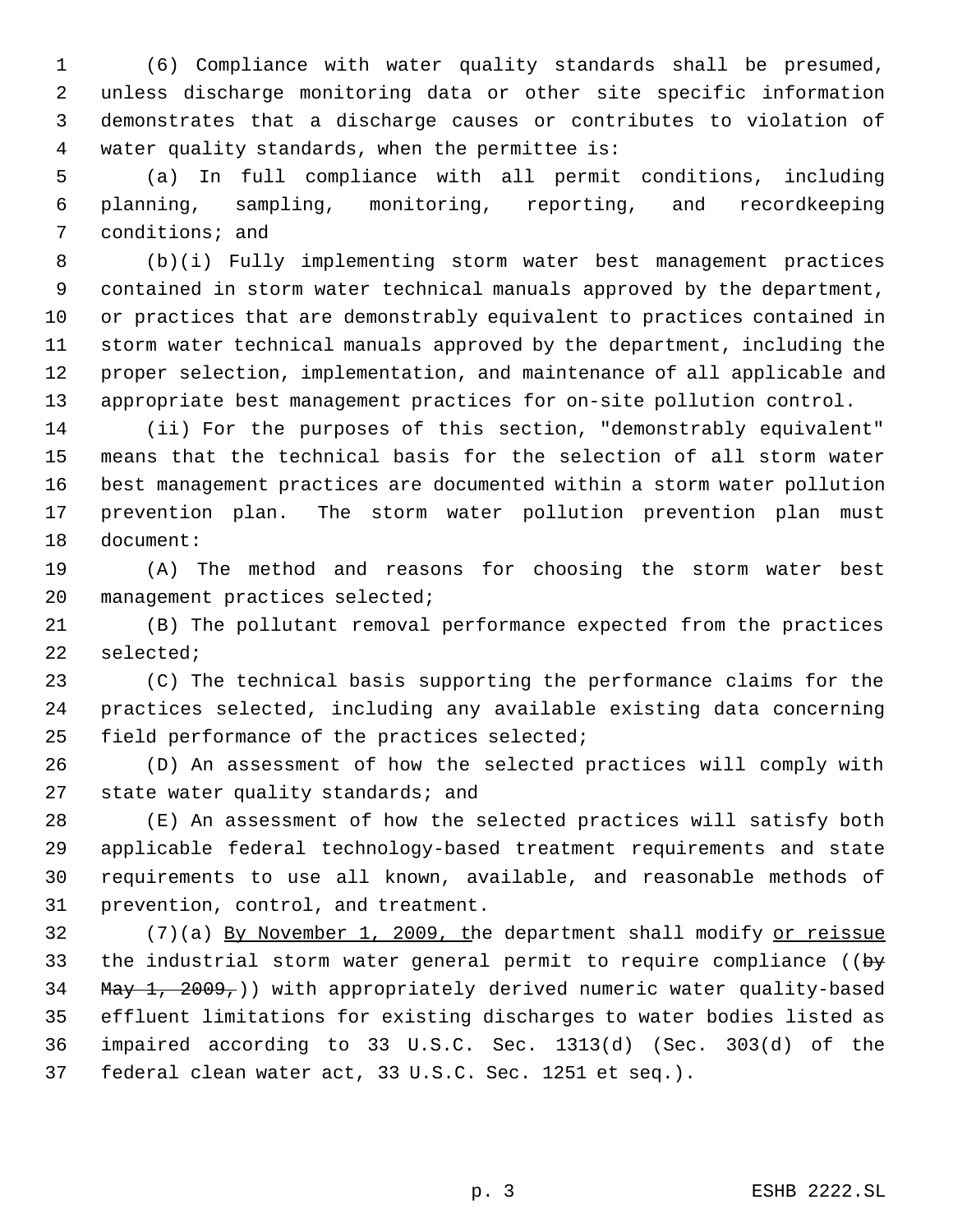(b) ((No later than September 1, 2008,)) The industrial storm water 2 general permit must require permittees to comply with appropriately derived numeric water quality-based effluent limitations in the permit, 4 as described in (a) of this subsection, by no later than six months after the effective date of the modified or reissued industrial storm water general permit.

 (c) For permittees that the department determines are unable to comply with the numeric water quality-based effluent limitations 9 required by (a) of this subsection, within the timeline established in (b) of this subsection, the department shall establish a compliance schedule as follows:

 (i) Any compliance schedule provided by the department must require 13 compliance as soon as possible, and must require compliance by no later than twenty-four months, or two complete wet seasons, after the 15 effective date of the industrial storm water general permit. For 16 purposes of this subsection  $(7)(c)(i)$ , "wet seasons" means October 1st through June 30th.

 (ii) The department shall post on its web site the name, location, industrial storm water permit number, and the reason for requesting a 20 compliance schedule for each permittee who requests a compliance 21 schedule according to this subsection  $(7)(c)$ . The department shall 22 post this information no later than thirty days after receiving a 23 permittee's request for a compliance schedule under this subsection  $(7)(c)$ . The department shall also prepare a list of organizations and individuals seeking to be notified when such requests for compliance schedules are made, and notify them within thirty days after receiving a permittee's request for a compliance schedule. Notification under this subsection may be accomplished electronically.

 (d) The department shall report to the appropriate committees of the legislature specifying how the numeric effluent limitation in (a) of this subsection would be implemented. The report shall identify the number of dischargers to impaired water bodies and provide an assessment of anticipated compliance with the numeric effluent limitation established by (a) of this subsection.

 (8)(a) Construction and industrial storm water general permits issued by the department shall include an enforceable adaptive management mechanism that includes appropriate monitoring, evaluation,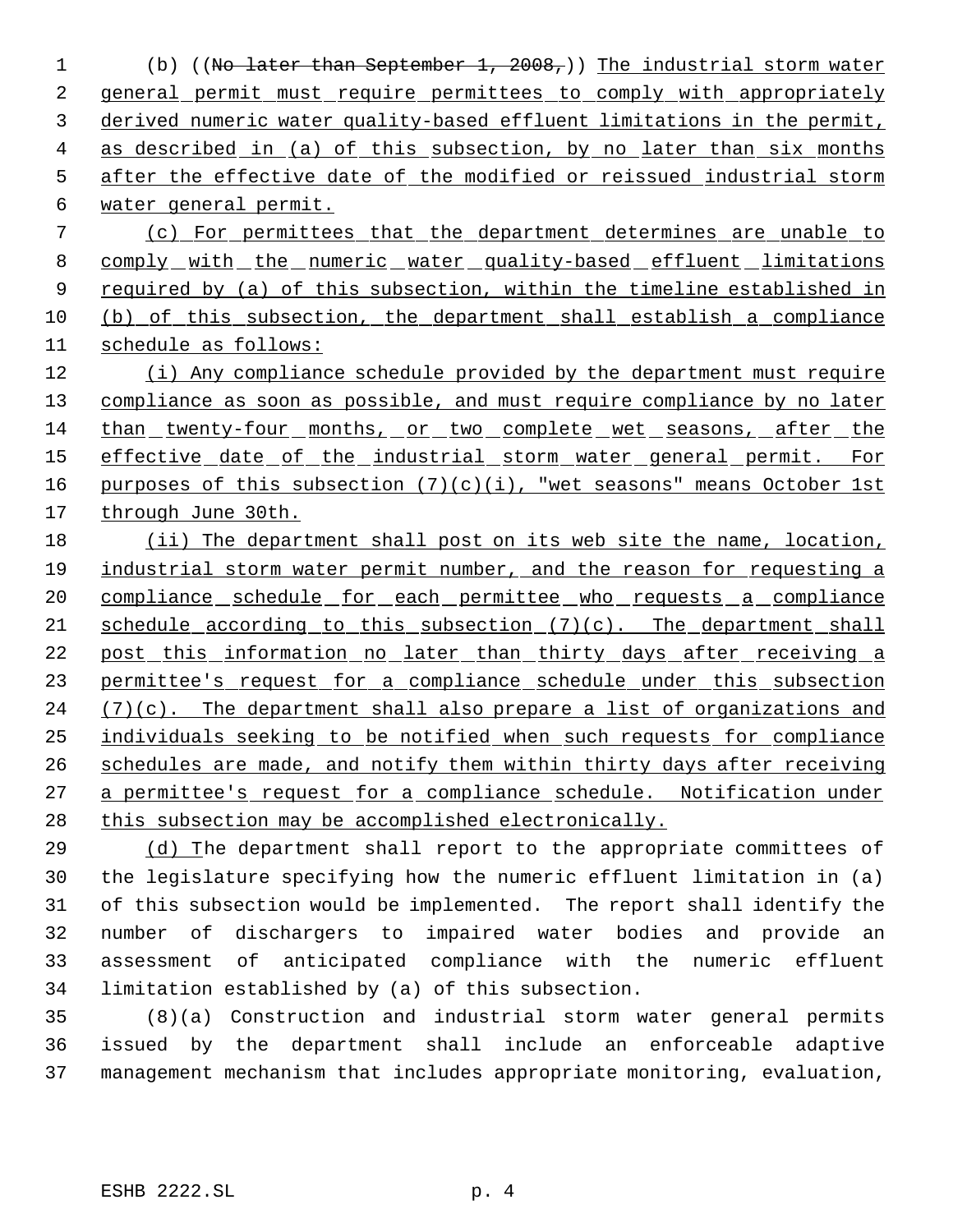and reporting. The adaptive management mechanism shall include elements designed to result in permit compliance and shall include, at a minimum, the following elements:

 (i) An adaptive management indicator, such as monitoring benchmarks;

(ii) Monitoring;

 (iii) Review and revisions to the storm water pollution prevention plan;

(iv) Documentation of remedial actions taken; and

(v) Reporting to the department.

 (b) Construction and industrial storm water general permits issued by the department also shall include the timing and mechanisms for implementation of treatment best management practices.

 (9) Construction and industrial storm water discharges authorized under general permits must not cause or have the reasonable potential to cause or contribute to a violation of an applicable water quality standard. Where a discharge has already been authorized under a national pollutant discharge elimination system storm water permit and it is later determined to cause or have the reasonable potential to cause or contribute to the violation of an applicable water quality standard, the department may notify the permittee of such a violation.

 (10) Once notified by the department of a determination of reasonable potential to cause or contribute to the violation of an applicable water quality standard, the permittee must take all necessary actions to ensure future discharges do not cause or contribute to the violation of a water quality standard and document those actions in the storm water pollution prevention plan and a report timely submitted to the department. If violations remain or recur, coverage under the construction or industrial storm water general permits may be terminated by the department, and an alternative general permit or individual permit may be issued. Compliance with the requirements of this subsection does not preclude any enforcement activity provided by the federal clean water act, 33 U.S.C. Sec. 1251 et seq., for the underlying violation.

 (11) Receiving water sampling shall not be a requirement of an industrial or construction storm water general permit except to the extent that it can be conducted without endangering the health and safety of persons conducting the sampling.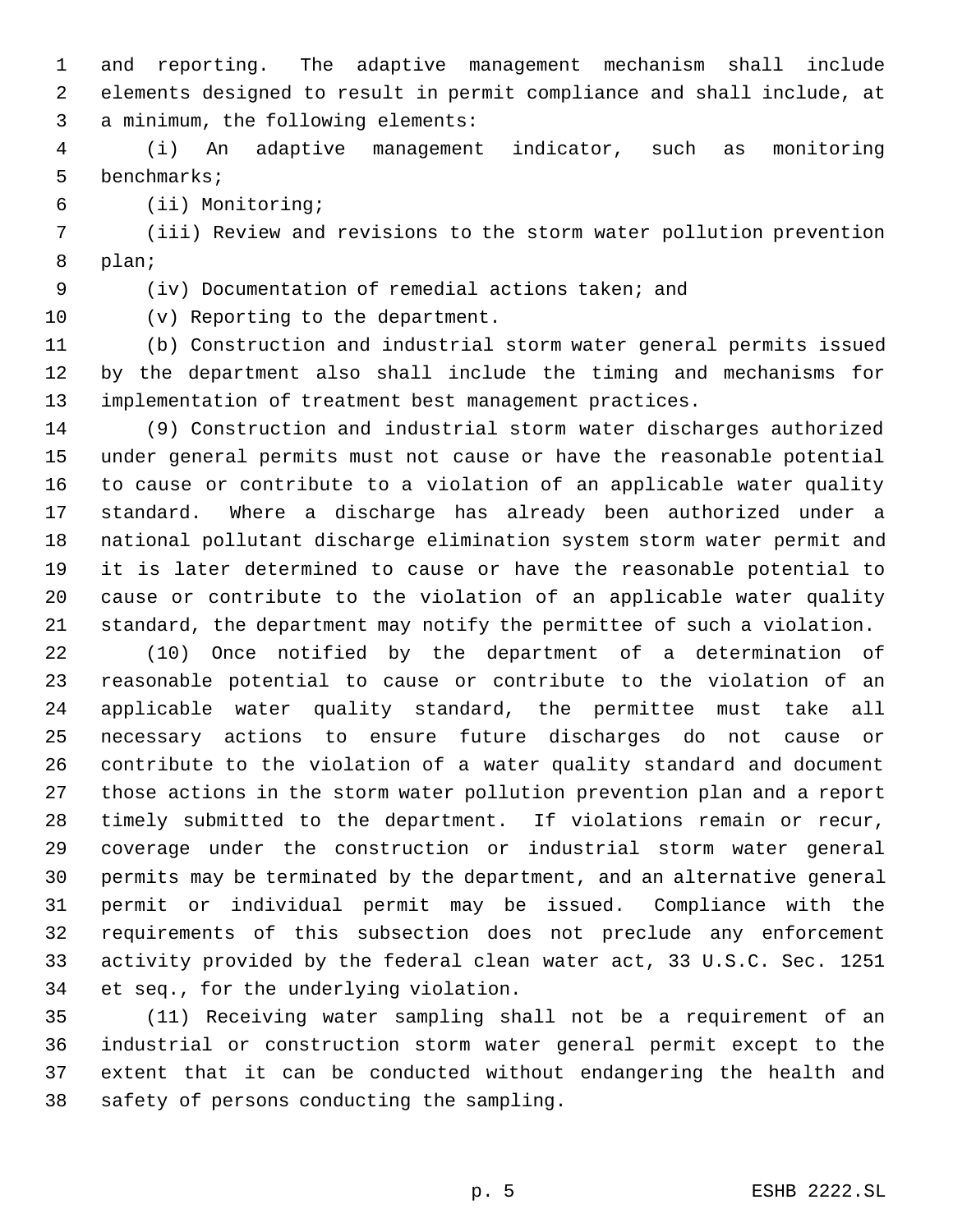(12) The department may authorize mixing zones only in compliance with and after making determinations mandated by the procedural and substantive requirements of applicable laws and regulations.

 NEW SECTION. **Sec. 2.** A new section is added to chapter 90.48 RCW to read as follows:

 (1) As funding to do so becomes available, the department shall create a storm water technical resource center in partnership with a university, nonprofit organization, or other public or private entity to provide tools for storm water management. The center shall use its authority to support the duties listed in this subsection through research, development, technology demonstration, technology transfer, education, outreach, recognition, and training programs. The center may:

(a) Review and evaluate emerging storm water technologies;

 (b) Research and develop innovative and cost-effective technical solutions to remove pollutants from runoff and to reduce or eliminate storm water discharges;

(c) Conduct pilot projects to test technical solutions;

 (d) Serve as a clearinghouse and outreach center for information on storm water technology;

 (e) Assist in the development of storm water control methods to better protect water quality, including source control, product 23 substitution, pollution prevention, and storm water treatment;

 (f) Coordinate with federal, state, and local agencies and private organizations in administering programs related to storm water control measures; and

(g) Collaborate with existing storm water outreach programs.

 (2) The department shall consult with an advisory committee in the development of the storm water technical resource center. The advisory committee must include representatives from relevant state agencies, local governments, the business community, the environmental community, tribes, and the building and development industry.

 (3) The department, in consultation with the storm water technical resource center advisory committee, shall identify a funding strategy for funding the storm water technical resource center.

 (4) The department shall encourage all interested parties to help and support the technical resource center with in-kind services.